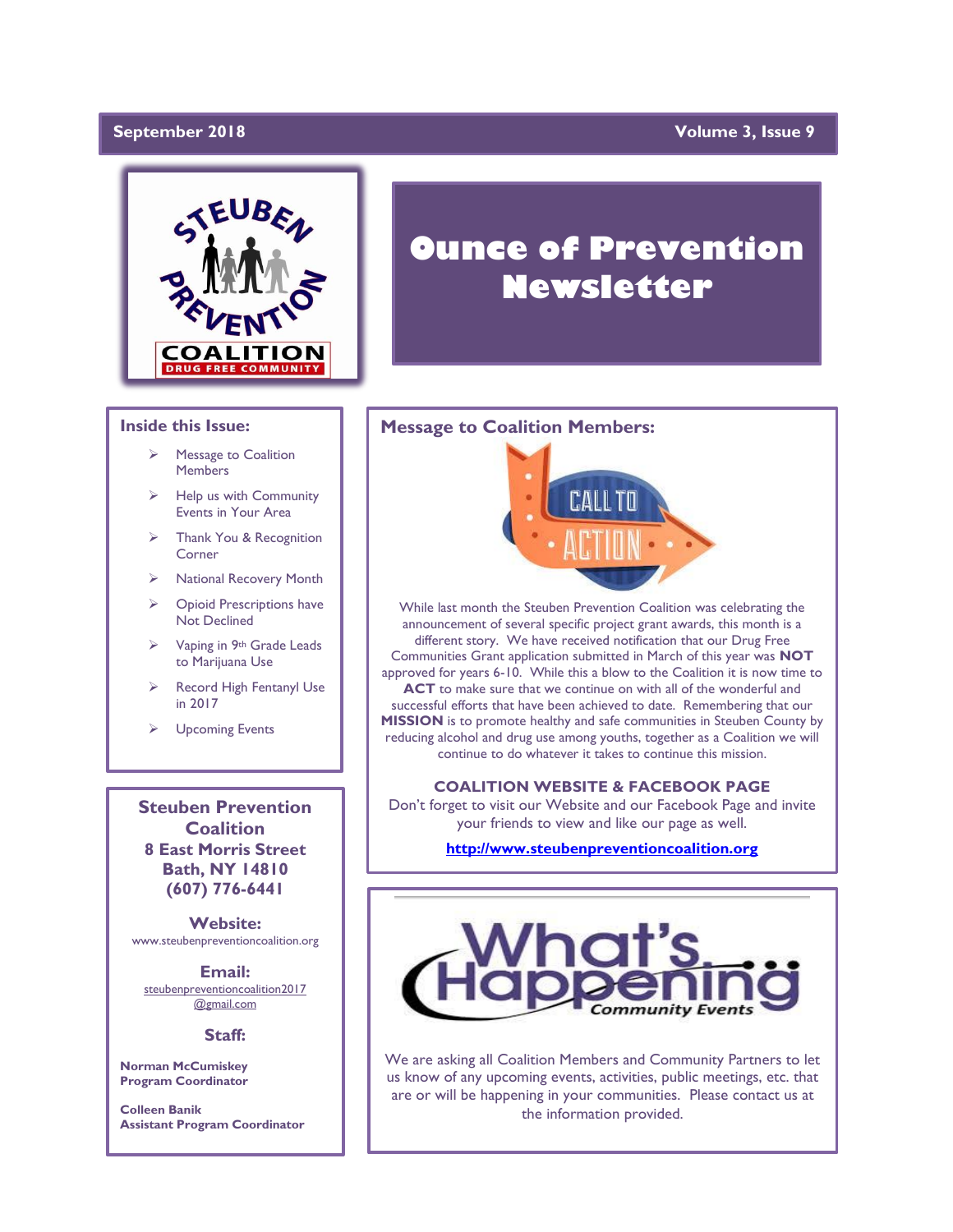#### **September 2018 Page 2 Volume 3, Issue 9**



We would like to take this opportunity to give a huge shout out and **THANK YOU** to Norman McCumiskey who has served The Steuben Prevention Coalition for over 7 years as the Program Coordinator.

Norm will be retiring on September 26, 2018, and we want to wish him a very happy retirement.

It is time to enjoy life with your family and do the things that will truly make you happy.

#### **CONGRATULATIONS**

from the entire membership of The Steuben Prevention Coalition, Steuben Council on Addictions and Catholic Charities of Steuben.



# *Retirement*

*When you stop living at work And start working at living*

# Recovery Month

Prevention Works · Treatment is Effective · People Recover

# september 2018

National Recovery Month (Recovery Month) is a national observance held every September to educate Americans that substance use treatment and mental health services can enable those with a mental and/or substance use disorder to live a healthy and rewarding life.

Recovery Month celebrates the gains made by those in recovery, just as we celebrate health improvements made by those who are managing other health conditions such as hypertension, diabetes, asthma, and heart disease. The observance reinforces the positive message that behavioral health is essential to overall health, prevention works, treatment is effective, and people can and do recover.

There are millions of Americans whose lives have been transformed through recovery. Since these successes often go unnoticed by the broader population, Recovery Month provides a vehicle for everyone to celebrate these accomplishments. Each September, tens of thousands of prevention, treatment, and recovery programs and facilities around the country celebrate Recovery Month. They speak about the gains made by those in recovery and share their success stories with their neighbors, friends, and colleagues. In doing so, everyone helps to increase awareness and furthers a greater understanding about the diseases of mental and substance use disorders.

Now in its 29th year, Recovery Month highlights the achievements of individuals who have reclaimed their lives in long-term recovery and honors the treatment and recovery service providers who make recovery possible. Recovery Month also promotes the message that recovery in all of its forms is possible and encourages citizens to take action to help expand and improve the availability of effective **prevention**, [treatment,](http://www.samhsa.gov/treatment) and **[recovery](http://www.samhsa.gov/recovery)** services for those in need.

Each year, Recovery Month selects a new focus and theme to spread the message and share the successes of treatment and recovery. The 2018 Recovery Month observance will focus on urban communities, health care providers, members of the media, and policymakers, highlighting the various entities that support recovery within our society. The 2018 Recovery Month theme, "*Join the Voices for Recovery: Invest in Health, Home, Purpose, and Community,"*explores how integrated care, a strong community, sense of purpose, and leadership contributes to effective treatments that sustain the recovery of persons with mental and substance use disorders. The observance will work to highlight inspiring stories to help people from all walks of life find the path to hope, health, and wellness. Le[arn more about this year's and past year themes](https://recoverymonth.gov/about/annual-themes)

Each year, SAMHSA creates a Recovery Month toolkit to help individuals and organizations increase awareness of the power of recovery. The kit provides media outreach templates, tips for event planning and community outreach, audience-specific information and data on behavioral health conditions, and resources for prevention, treatment, and recovery support services. These resources help local communities reach out and encourage individuals in need of services, and their friends and families, to seek treatment and recovery services and information. Materials include SAMHSA's National Helpline 1-800-662 HELP (4357) for 24-hour, free and confidential information and treatment referral as well as other **SAMHSA resources for locating services**.

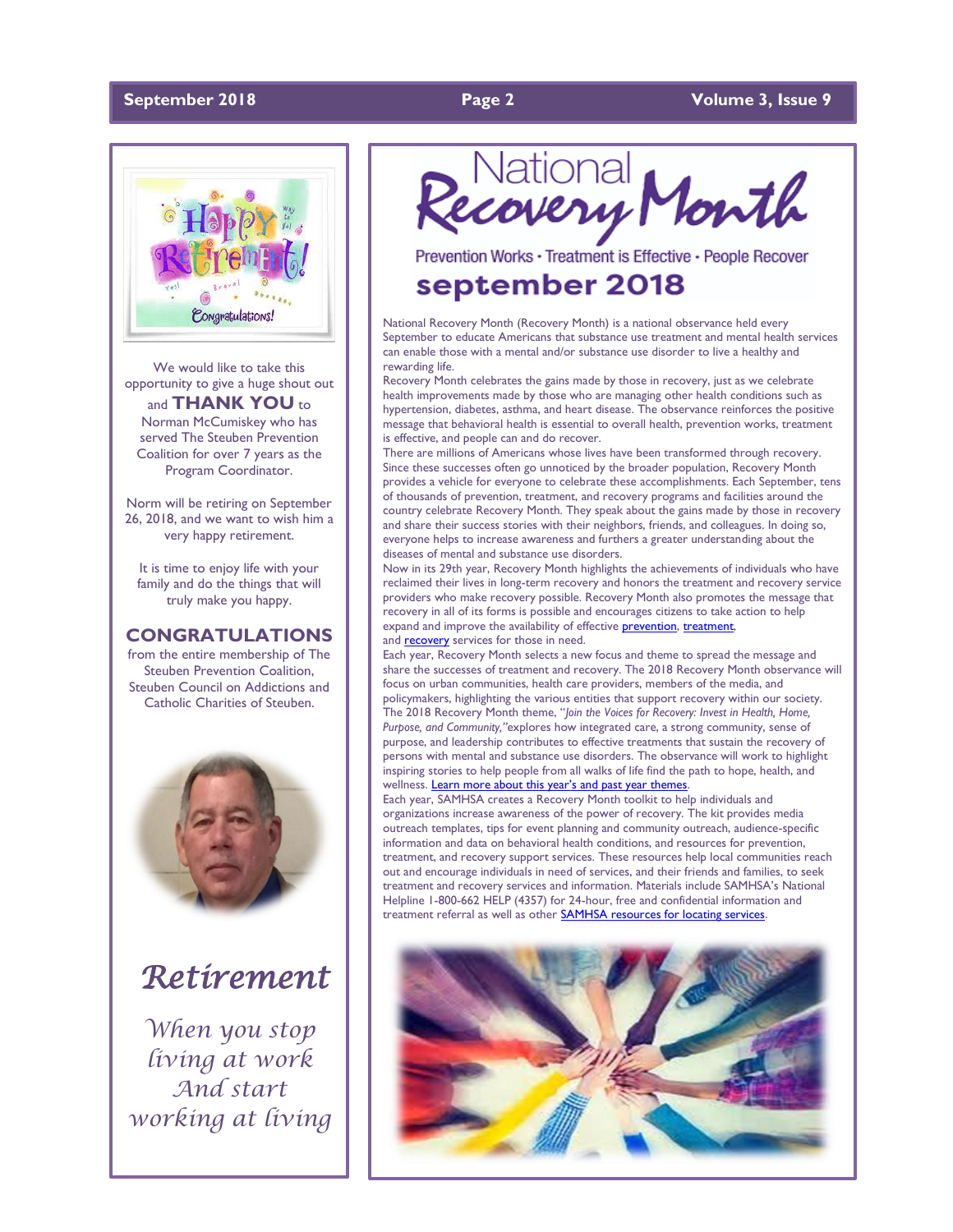## **September 2018 Page 3 Volume 3, Issue 9**

**Public Policy in the News: Study Suggests That Opioid Prescriptions in U.S. Have Not Declined**

*By: Meghan Keller The Hill* August 2, 2018

A new study reveals that the rate of opioid prescriptions in the country has not significantly declined for many patients over the past decade. The Mayo Clinic's study released Wednesday shows that the rate of opioid use has remained steady for most groups despite increased attention to opioid abuse. The study found that from 2007 to 2016, annual opioid usage among commercially insured patients was at 14 percent. The quarterly prescription rate also held relatively steady for aged Medicare beneficiaries, increasing from 11 percent to 14 percent over the decade. Read the full article from The Hill [here.](http://www.mmsend36.com/link.cfm?r=PXFTCIKIY6A9M76tnE-tWQ~~&pe=7-qY1CErpIC_SXO52W67zNYTlz9clEfglhqEGvY2DUNtvdq_JqnVfXgJSgFBuhdyB-dfbeTQsqPgwpz2oK5Zhg~~&t=oJo8EoGGxp2DDkEnTYwEww~~)

**[http://thehill.com/policy/healt](http://thehill.com/policy/healthcare/400101-study-opioid-prescriptions-have-not-declined) [hcare/400101-study-opioid](http://thehill.com/policy/healthcare/400101-study-opioid-prescriptions-have-not-declined)[prescriptions-have-not](http://thehill.com/policy/healthcare/400101-study-opioid-prescriptions-have-not-declined)[declined](http://thehill.com/policy/healthcare/400101-study-opioid-prescriptions-have-not-declined)** 



## **Vaping in 9th Grade Linked to Increased Marijuana Use Two Years Later**

*Partnership for Drug Free Kids* August 9, 2018

Ninth graders who use e-cigarettes and hookah are up to four times more likely to use marijuana in 11th grade, **[CNN](https://www.cnn.com/2018/08/06/health/vape-hookah-marijuana-teens-study/index.html)** reports. The findings come from a study of more than 2,500 teens from 10 public schools in Los Angeles. The study is published in **[Pediatrics](http://pediatrics.aappublications.org/content/early/2018/08/02/peds.2017-3616..info)**.

"Once you start vaping, I think you become known as the person who vapes, who's cool," said Richard Miech, a principal investigator of Monitoring the Future, an ongoing study of adolescent drug use, who was not involved in the new study. "You get invited to parties where people are going to smoke cigarettes and smoke marijuana because you vape already. So there's that social component."

He added, "And I think there are probably other social pathways as well, other than just friendship networks. It probably changes your attitude. You probably vaped for a while and say 'I don't see any problem. I'm not dropping dead. I guess it's not as dangerous as they're telling me it is.'"

#### **How to Know if Your Kid is Vaping Marijuana — and What to Do About It**

Hardly a week goes by without another news article about **[vaping](https://drugfree.org/parent-blog/the-teen-vaping-trend-what-parents-need-to-know/)**. In 2014, vaping was selected as Oxford Dictionary's word of the year, beating out other candidates like "Bae" and "Budtender". If they were picking a word today, it would more likely be JUUL or Juuling, the wildly popular "stealth vape" of adolescents.

## **[READ MORE](https://drugfree.org/parent-blog/know-kid-vaping-marijuana/)**